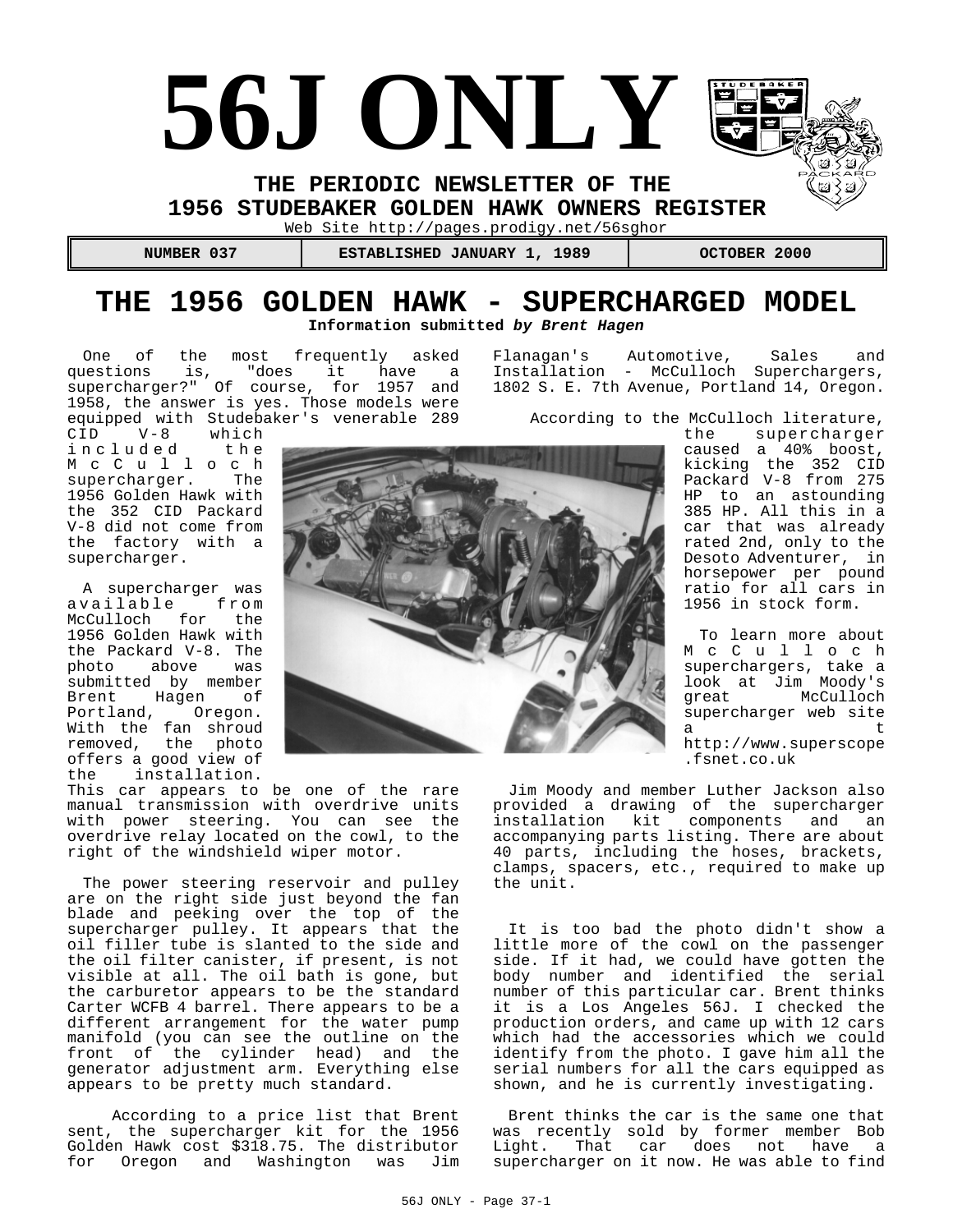the names of some of the previous owners, but as yet, hasn't heard from any of them.

### **WHERE IS MCCULLOCH NOW?**

#### **JIM MOODY has an update on this and on his web site**

When the Granatelli brothers split Paxton and sold off the supercharger division in 1998, the new owners of the supercharger division stopped all support for the McCullochs. I believe Craig Conely of Paradise Wheels in LA bought some stock of repair kits and literature (he does rebuilds if any of you Studebaker guys are interested). The rest of the stock was destroyed, and I've heard that Paxton staff were under threat of dismissal if they removed any stock prior to it being destroyed, although that could be an urban myth.

I'm going to avoid contacting Paxton just in case they still are a bit anti McCulloch - particularly when most of my material on the web site is (or will be) derived from McCulloch literature. Similarly I'm not going to print authorship of any of the Photos I'm running - could cause problems, and the point of the site is to provide information for those people who want it but cannot find it (like me in the past). If I get chased up I would prefer to take all the blame rather than put other people in the sh\*\*t. They probably wouldn't bother but you never know.

I will however, put a link to your site, once I get the links page sorted out. It's a good site. In fact it's about time I started the links page.

I've already got a few pages of my site up and running so please do have a look. There are a lot of photos on some of the pages so it may download slowly. Their may be a few bugs as well. If you find any let me know. I would appreciate it if you could find the time to have a quick look at the McCulloch history. It's been cobbled together from various sources, and it would be nice to get it verified. I've got some people checking the Ford and early 30's superchargers stuff, but I could do with a check of the Packard/Studebaker stuff.

The whole site is under ongoing development, and will take quite a few months to complete (at a page or two a week) so don't judge it completely on what's there, however any criticisms, constructive or destructive, are welcome. I hope to include some decent Packard/Studebaker in the future hopefully I can persuade someone to perhaps contribute.

Feel free to pass the URL around, if anyone is interested. The site is http://www.superscope.fsnet.co.uk

Thanks for the help you've given with regards to this photo. I would love to have a copy of the book you mentioned - might be some good material for the site there.

# **REPRODUCTION HEADLINER BOWS Reproductions are now available**

I didn't have much room in the last newsletter to explain that former member Myron McDonald of Aurora MO has been successful in reproducing the plastic headliner bows. These will fit both the 1956 Golden and Sky Hawk models.

Myron called me earlier this year to let me know that he was embarking on the project and to ask a few questions. I went out in the garage and looked at both of my cars. He said he would let me know when they were ready. I had the chance to see the finished product at the International SDC meet in Madison WI. They are about as close to perfect as you can expect.

If you are in the market for new plastic bows for your headliner, see Myron's ad in the classified section, and on the web site. Thanks to Myron for taking on this needed project, and for doing such a great job.

# **1956 UNITED STATES AUTO CLUB STOCK CAR RACES.**

# **Non Member, Bob Coolidge is planning a web site dealing with racing and Studebaker**

- C 02-19-56 Saugus, Calif Danny Hawk 1956 Studebaker Golden Hawk
- C 03-04-56 Clovis, Calif Danny Hawk 1956 **SGH**
- C 04-22-56 Vallejo, Calif Danny Hawk 1956 SGH
- . 11-04-56 Paramount Ranch, Calif Dick Rathmann, 1956 SGH

The finishing order for these races was not listed. Danny Hawk was from Downey, Calif. There was another Studebaker stock car racer from Downey, named Danny Weinberg. I have attempted to reach him with no success yet. Dick Rathmann died this January in Melbourne, Fla. I had several visits with him last year, however I did not know then that he had raced a GH and he did not mention it. He was Jim Rathmann's older brother. Dick raced NASCAR full time 1951-1955 mostly in Hudsons. Then raced Indy 500 9 times plus USAC stocks and USAC big cars.

There were several other 1956 Studebaker entrants but the model was not identified. A man named Delmer Desch from Colorado Springs, Colorado finished 11/14 in the Pikes Peek Hill Climb that year driving a 1956 Studebaker.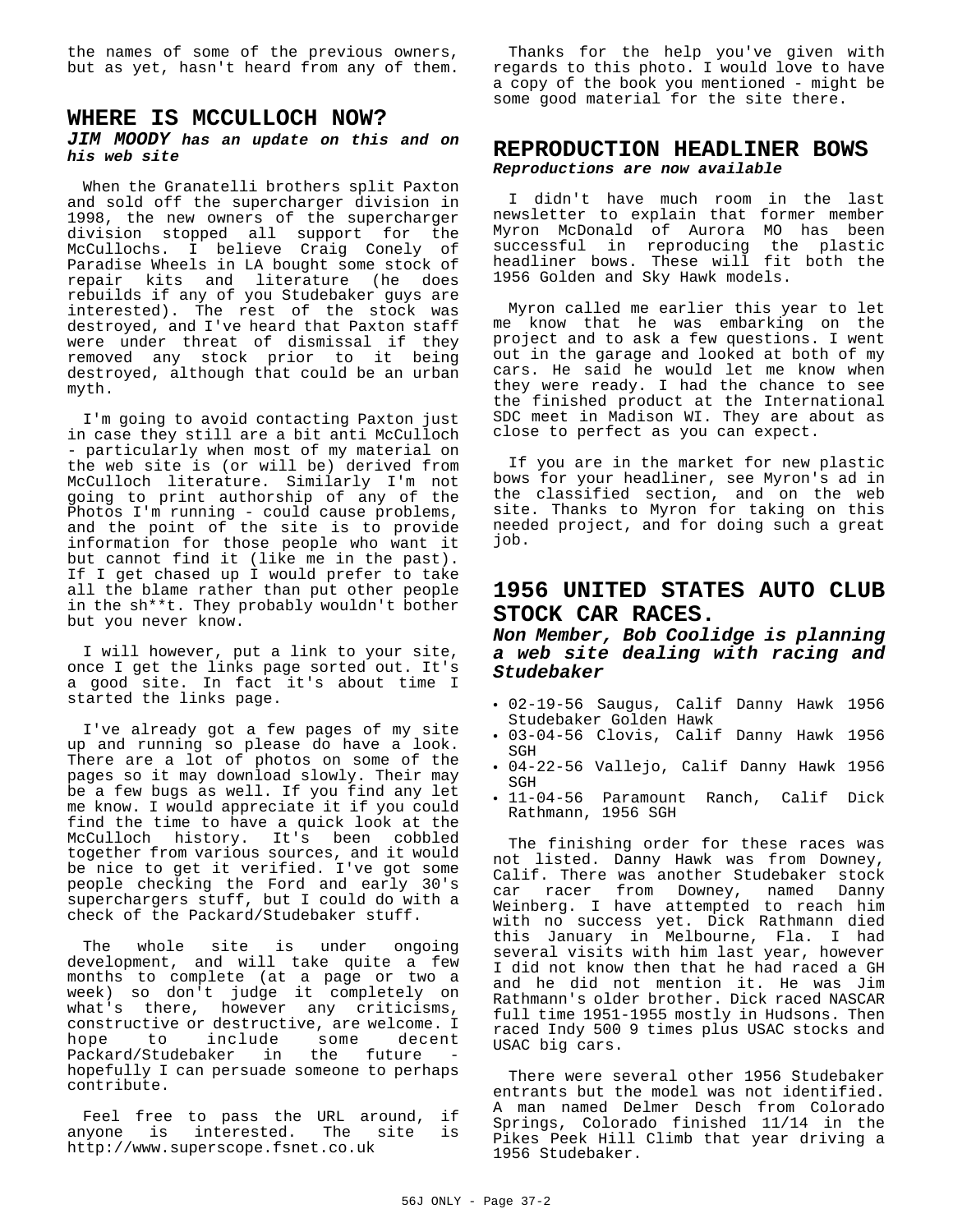The Paramount Ranch race was a road course built over the Paramount Studio outdoor property in the San Fernando Valley northwest of Los Angeles. Any questions please contact me.

(Note: This message arrived via Email. You can reach Bob at: TrnstrTrk@aol.com)

# **WEB SITE CONTINUES TO PRODUCE**

Many new members have registered on-line

Since the web site went into operation in mid 1999, we have had a large boost in our membership. People have been finding us through search engines, and links from other web sites. The result has been much better than I ever anticipated. The online registration form works great. Because we don't require dues, a person can take care of membership in just a few minutes.

A new member can complete the form, submit it, and be added to the mailing list on the same day. I usually get a newsletter and some other information out to the new member the next day. The purchase of a new, more modern, computer in February 1999 allowed me to get online. My old computer, purchased in 1992 had a mere 4 megabytes of memory and ran at 40 megahertz. The new one (already outdated) has 64 megabytes and runs at 350 megahertz. Even if you don't know about computers, you can tell by the numbers that the difference is significant.

After fumbling my way around for a few months, I decided to get into this web site phenomenon and nothing has been the same since. It has certainly kept me busy, but it has been a great learning experience.

## **HOOD POPS - STAYS PUT Security latch does the job**

Back in issue 026, member Richard Kaufman wondered why any extra precautions were necessary to keep the hood from flying up. He reasoned that the hood safety latch should do the job.

I can tell you from experience, that he has a point. I was driving my car one Sunday morning along Interstate 4 just North of Orlando. The speedometer reading was 70 MPH, which probably translated to about 65 MPH. Suddenly, I noticed the hood bouncing up and down about 2 inches.

This has happened to me before, on both of my cars, at speeds ranging from 20 to 55 MPH, but this is the fastest I was ever going. I can't say for certain that it wasn't already ajar, but normally I can tell. I believe it just popped loose while I was accelerating, and thankfully, the safety catch did its job. I'm inclined to agree with Richard that maybe too much has been made of this problem. On the other hand, I've seen many hoods with bent corners.

Probably, the problem was more prevalent before Studebaker redesigned the hood catch mechanism. This change was discussed in issue 024 and notice was given through Service Bulletin 314. The change was implemented with serial # 6032692 and 6800250. Probably, many cars were retrofitted with the change. Does anyone else have any experience to relate concerning this?

# **ANOTHER DINNER SUCCESS**

**Great turnout in Madison**

Approximately 30 members participated in the 4th annual 56J dinner in Madison. This time we met at Houlihans which was across the street from the meet hotel. The staff was very cordial and handled everything in a professional manner. The room, as it turned out, was barely adequate as attendance was better than I had expected.

During the week, I had the occasion to eat at Houlihans three times, and each time the food and service were excellent. These dinners are a great opportunity for our members to meet each other. With our cars as the common denominator, the conversation at each table was lively and continuous.

I don't know what accommodations are going to be available at Treasure Island next year, but if at all possible, I'll try to arrange another dinner. Wednesday seems to be the best day. If any member is familiar with the area, and would like to make the arrangements, please let me know.

# **REGISTRATION TIME AGAIN Please help me update your record**

Since we don't charge dues, often I don't hear from some members for many years. On some occasions, my only contact is when they first joined. As time goes by, some members move and I don't receive the notice. Others sell their car, again with no notification to me.

I try to update my records and indicate the last time I had contact with each of you. If my records indicate that I haven't heard from you in four years, I have included a registration form with your newsletter. If you receive one, please complete the form and return it to me. Anyone not responding will be dropped from the mailing list.

Please complete as much of the form as possible. If you don't have access to your car to get the serial or body number, just return the form without this information. The main thing is to respond so I can keep you and your car(s) on file.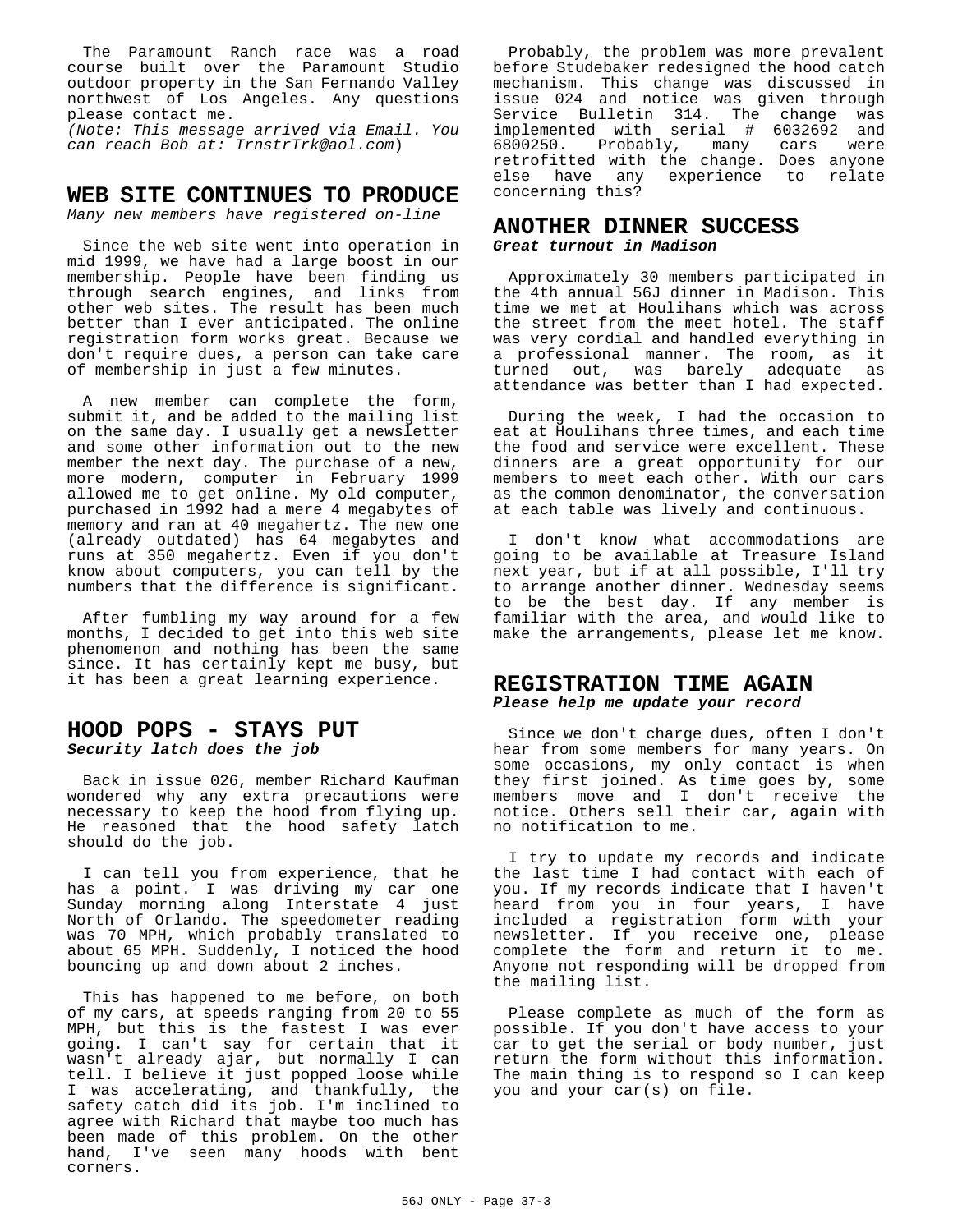# **THE MAILBAG**

**Letters are always welcome. If you need help or can offer advice, share it with the membership. (Edited as required.)**



**VERONICA KAVORKIAN - LOUISVILLE, KY** June 2, 2000

I just wanted to give you an update. Rob and I just finished pulling the hub and bearing on the rear passenger side and what a job that was. We were having trouble with that brake making noise, resistance to spin and the car pulling to the right. Well we found that the brake pads were backward (long in the front) and the bearing needed to be greased but that was all. We rebuilt the cylinder and bled and flushed the entire brake system. Now the pull to the right is much better (maybe a little bit still there) and the brakes are more responsive. What a job!!! The bad thing is we still have to do the driver's side!

We borrowed the hub puller online so I need to pull the driver's side next and I am not looking forward to it. By the way, we had to use a torch to heat the hub before it came off. We tried without the torch for 2.5 hours and then gave up. It came right off, once heated, with a good pull from the puller. Anyway, I think I'll drive her for a few more days before going to the driver's side.

By the way, I liked your article in 56J ONLY, about the power steering.

#### **WALTER KUNZ - EAST AURORA NEW YORK** June 4, 2000

I have just started the restoration of my 56J which I bought in Lewisburg, Pa. in the early seventies, drove home to Buffalo, used for a little while and then put in storage in my mother's barn near Utica, N.Y. I have the engine and transmission out, both of which are being rebuilt. The body and chassis are at a local car restoration company, the owner of which has agreed to let me do a lot of the work myself.

I restored a 1966 Mercedes Benz 230 SL roadster all myself except for the paint and am currently working on a 1918 Indian Motorcycle which my father bought in that year and passed on to me just before his death. Retirement is wonderful!

#### **BRENT HAGEN - PORTLAND OREGON** Jun 7, 2000

Thanks for the rosters! Haven't heard back from the letter and SASE I sent to CA. Then again, the letter hasn't been returned to me as undeliverable, also so there is always hope. Nice to hear you finally were able to finish your transition to p/s on your 3sp. 56J. With so many folks trying to find those parts too bad they can't be reproduced cheaply in China!

 My 56J is roadworthy again after having gone through the brakes and flushed the cooling system and installed new freeze plugs. I also am trying Texaco Haveline anti-freeze which is supposed to hold up 3-5 years instead of 2. We'll see. I also had to fix a problem with my speedometer being intermittent. I had the speedometer gone through by a local speedometer shop and it looks like new! The speedometer still did not work all the time. Next, I disconnected the speedometer cable at the Ultra rear housing and installed the cable into my Makita cordless drill. The speedometer worked fine when driven by the drill. So, I pulled the pinion gear out of the Ultra rear housing and sure enough it is "dished" in the middle where it rides on the worm gear on the output shaft. A while back I had installed a used pinion that had 19 teeth instead of the original 18 teeth. This gives an accurate reading with the P205R75-15 tires I drive with. I found two Packard vendors that have n.o.s. speedometer pinions for the Ultramatic. I elected to go with Max Merit for \$35. Once that is installed I will be ready to do some driving!

#### **JOE HALL & FAMILY - KENTUCKY** June 26, 2000

Yes, it was great to meet you and Anita, though we didn't get to speak much. Sorry we didn't stick around longer after the meal, but our daughter was starting to be a real distraction so we left.

It was nice to share a meal with so many 56J owners. I would have loved to talked to each and everyone of them. Also someone, at some point, should have proposed a toast to you for all your contributions. The atmosphere just didn't lend itself to such opportunities though. At any rate, it was all good. We all have a common thread that binds. I hope there will be more occasions for us to get together.

My hat is off to the gentleman with the immaculate red/white 56J. It appeared he left no stone unturned in the five year restoration. The dual four barrel carbs looked like something the car should have come with in the first place!

We got there Tuesday around 3 PM, stayed all day Wednesday, and left from the motel Thursday morning. My older brother and his wife came with us (in their 1997 Ford truck) and wanted to leave Thursday, though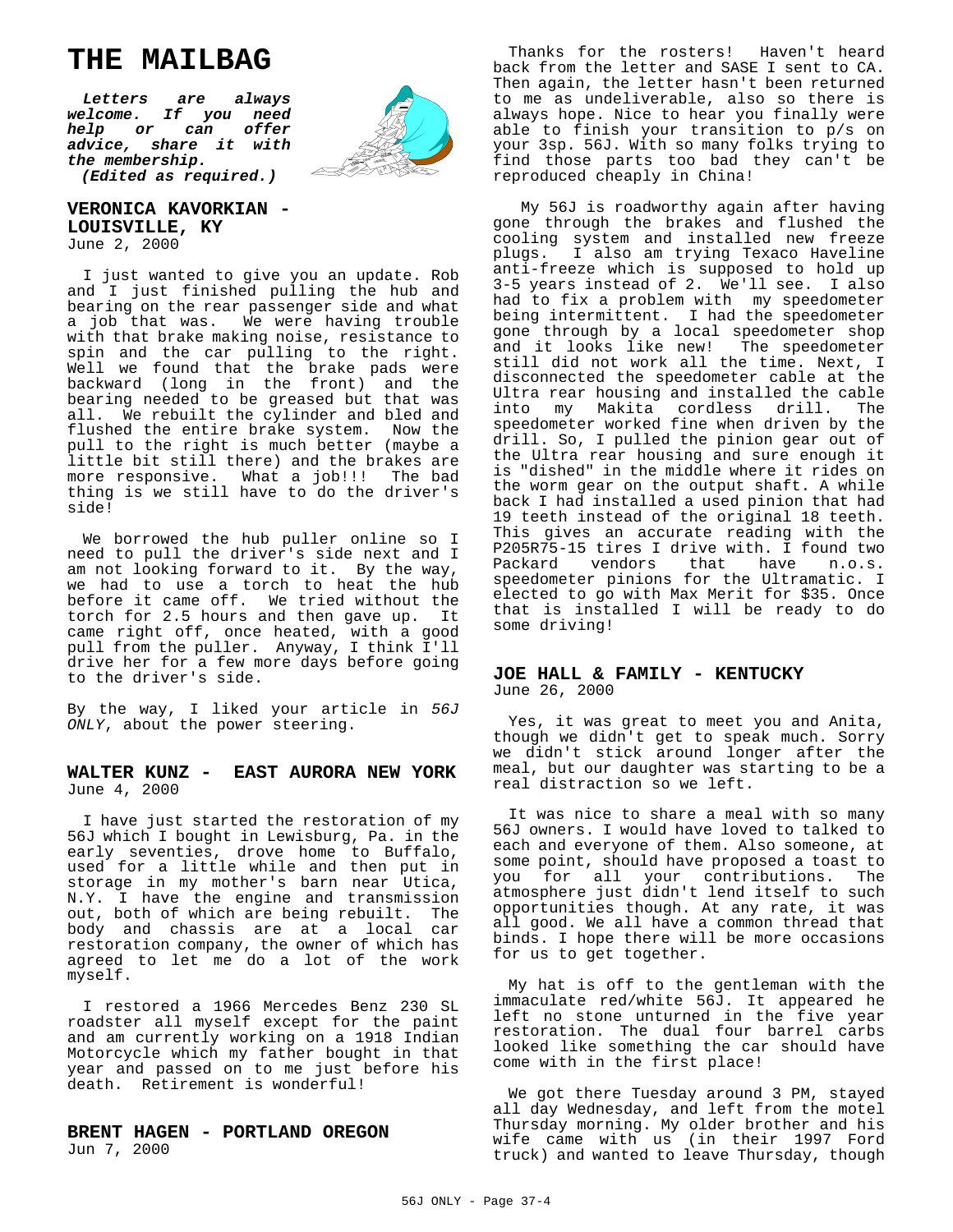we would have liked to have stayed another day.

It was a 1200 mile trip; the 56J performed flawlessly (of course), got 20-21 MPG at 70-75 MPH and used about 1/2 pint of oil. My brother's V8 truck, following behind us, got 18-19 MPG.

Frank, we'll bump into each other on the trail again I'm sure. Though I haven't begun to think about next year's national yet. Maybe we'll catch a meet somewhere in the Southeast this year. Do you make many Southeastern meets? Also, I've got a sister in Ft Walton Beach, Florida to visit this summer. We'll probably be driving the 56J, especially since It gets such good a gas mileage! Hope to see you somewhere along the way, would also love to see your 56Js.

#### **TOM CLARKE - MILES CITY, MONTANA** June 28, 2000

I attended the 56J dinner at Houlihan's last Thursday, Frank, but I came after most had been seated, and really only got a chance to meet and visit with those at the table I joined. Somebody pointed you out to me, and I'm sorry that I didn't linger to meet you, but I expected to run across you later and then never did. My mistake.

As I was later visiting with Doug Jackman, I recalled that I recently purchased some valve cover gaskets from an E-Bay offering that are not the traditional cork material gaskets. Instead they are a rubber composite, and while I can't testify to their effectiveness because I haven't yet installed them, I believe they will be superior to cork and not nearly as vulnerable to shrinkage/leakage. Perhaps most of you already know of the supplier, but in case you don't, it might be appropriate to let 56J owners know that the supplier is Peter Fitch, 13000 Mill Road, Fredericksburg, VA 22407. E-mail address is PackardP@aol.com, and he has a website that is www.ultramaticdynamics.com. Phone is 800-981-1955. My price on the valve cover gaskets was \$12 + \$3 for shipping, and Peter says he's OK with the prices he gets on E-Bay.

A couple other items I was going to ask you in person, but instead will do here, is the color of the steering column in your Mocha/Doeskin G/H. And also the color of your carpeting and kick panels? Did you get your carpeting from Phantom?

Again, my regrets for not personally meeting you, Frank. We'll have to correct that at some time in the future.

**GARY CAPWELL - OREGON**  July 1, 2000

Hi Frank, here are some more radiator hose numbers for the interchange;

#1539084 Lower hose - Goodyear #103- Dayco#7049 Gates#20637. #1539087 Upper hose - Goodyear #382 -NAPA #8349-Gates #21631

These are a direct interchange for the existing instructions and numbers I have repeated and not "flex" type fit all's. I intend on keeping a copy of out interchange list with my car when on the road!! Also a leaky ultra that has cooked it's trans fluid and leaks radically on the hiway suddenly, could be indicative of a stuck reactor clutch in the torque convertor...as mine did stick and blew the front seal out of the housing!

#### **TERESA BENNETT SHELTON WASHINGTON** July 28, 2000

Thank you. I am new to the classic car restoration stuff. However, I am very excited about restoring this car. I am so happy that you and people like you are out there to give me advice and inspiration.

I picked the Studebaker because of it's uniqueness and I specifically picked the 1956 Golden Hawk because of your web site and because I was born in 1956. Oh, did I mention that I was impressed with the 352 CID OHV V-8 Packard engine? In fact I found my Golden Hawk on your web page. It's the first ad for the GH previously owned by Bob Peterson. We drove down from WA to CA and picked it up. So, as an update to your want ads you should add "sold" to that one.

I would like to find out everything that I can about this car. As Dave already told you the body number was recently removed from this car. I'm not sure why but it sure looked like it had not been missing for long. I have really enjoyed your site and I have read everything that I have found regarding the 56 Golden Hawk.

Dave my boyfriend is a great mechanic and I have another friend also named Dave who does wonderful body and paint work. I plan on helping as much as possible on this project so this car is in good hands. I will keep you informed as to our progress.

#### **MIKE FLICINSKI: k2uxe@attglobal.net**  September 8, 2000

I wanted to offer my congratulations on your 56J web page.

As a young man I owned a Ceramic Green and White 56 G Hawk and it was my pride and joy. When I bought it, it had a cobbled up three-speed installed from a Ford or something. It had originally had an Ultramatic. I obtained an Ultramatic for it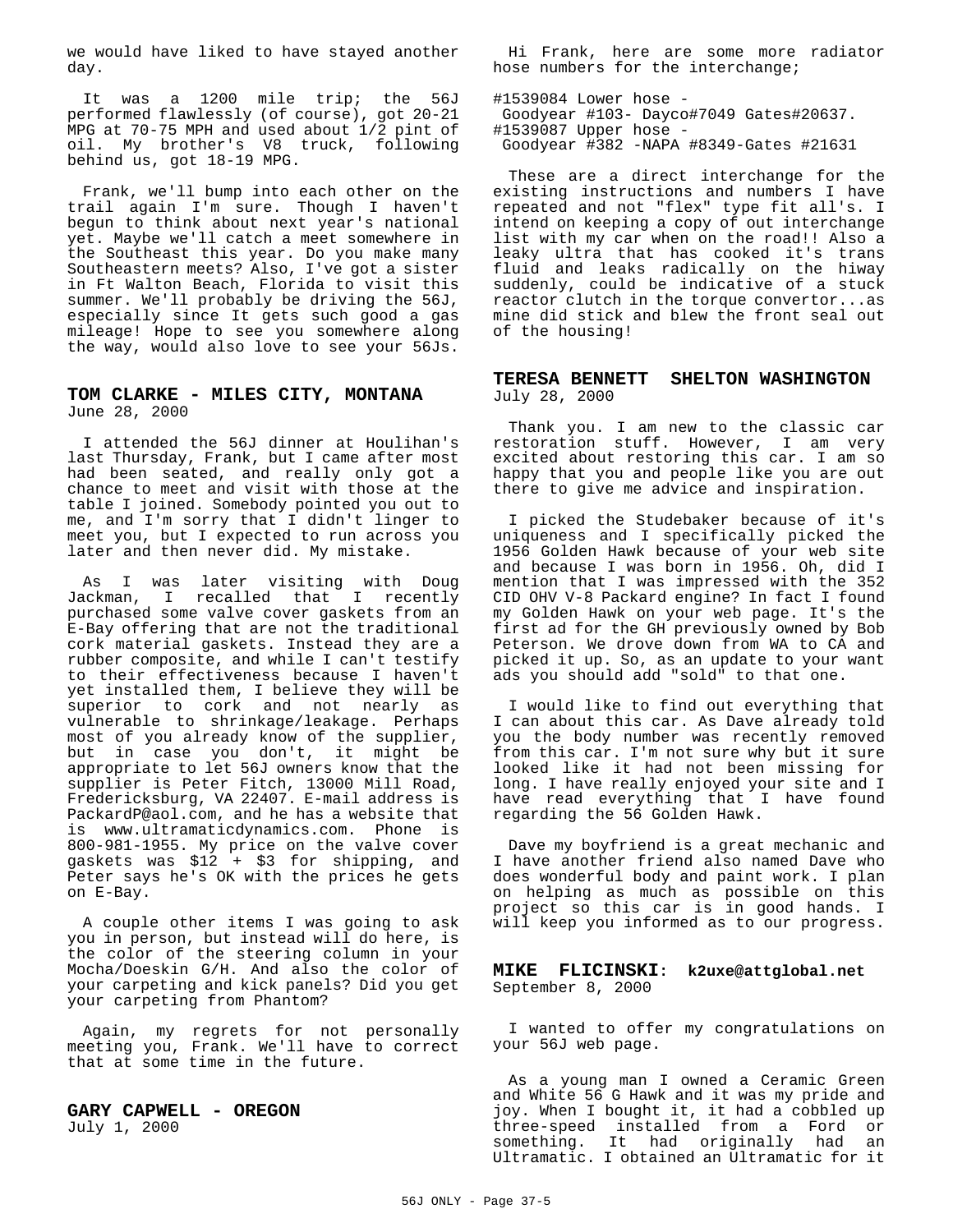but could never get it to work so I found a Packard three-speed complete with bell housing and drive-shaft. I had to shorten the drive shaft and then installed a Hurst floor shifter. That setup was awesome but the 3:07 rear end made it a little doggy off the line.

Later I obtained a Caribbean twin 4-bbl carb setup and the car became even more awesome.

Unfortunately, my Hawk lived most of its life in my hometown area of Buffalo, NY in the rust belt and by late 1966 its body was very poor. I left it with a friend in Southeast Indiana where I had been stationed while in the Army (Nike Missile site). Maybe that shell and powertrain is still there, you never know. I will search my personal records to see if I can locate the serial number.

Someday I'm "gonna" go back and look for that old friend!

Mike Flicinski, now living in Round Rock, Texas.

#### **DEBORAH SHIPIONE - ARIZONA**

September 8, 2000

I have had this rear main seal replaced three times now and it keeps leaking. Have even bought original seals from Altman. Is there anyone in Tucson who might know of a reputable mechanic I could take this to? The other mechanics have also messed up the transmission shifting while trying to repair the rear main. Any ideas?

(**NOTE:** I sent names of members living in Arizona, to Deborah. She wrote back saying she contacted one of two. Hopefully they will be able to help. If you can offer any advice, please contact her.)

# **HERE WE GROW AGAIN**

Please update your rosters as we welcome the following members. **If you move, please remember me when you send out your change of address forms.**

- 323 Stephen Cole 21 Coopernook Ave Gymla Bay 2227 Sydney Australia 029525-0249
- 324 Nathan Nagel 11522 Colt Terrace Silver Spring MD 20902 301-681-3583 Email nnagel@ellenco.net or njnagel@hotmail.com
- 325 SuEllyn Siegrist 1710 Reckeweg Rd Ft Wayne IN 46804 219-436-4722 Email ssiegrist@aol.com
- 326 Joe Hevesy 70 Grand River Blvd Kitchener Ontario

 Canada N2A 2S9 519-893-3313 Email hevesy@golden.net

- 327 Teresa Bennett 202 W. Alder St. Shelton WA 98584 360-432-9609 Email Tj2ring@aol.com
- 328 Lance LeBlanc 41043 Courtney Rd Gonzales LA 70737 225-622-4738 Email igotitcovered@aol.com
- 329 John Stanberry P. O. Box 29 Sugar City Colorado 81076 Email jstanberry@hotmail.com
- 330 Kevin Grabow 7730 393rd Ave NW Dalbo MN 55017 Email lightguy@ecenet.com
- 331 Olle Wallen 1907 Speery's Forge Trl Westlake OH  $44145-2073$ Email olle.wallen@wci.com
- 332 Jack Vines 3227 E 28th Avenue Spokane WA 99223 509-535-8610 Email jackv@studentambassadors.org

**NOTICE:** In lieu of dues, and to help keep my records correct, registration forms will be mailed out periodically to members who haven't been heard from for several years. If you receive one, please complete and mail it at once or you will be dropped from the mailing list.

# **WHEEL ESTATE**

## **FOR SALE**

Due to our infrequent printing schedule, many ads may be quite old. The only way I know if an item is bought or sold is if one of the parties reports the transaction.

**1956 Golden Hawk**, rust free, new Gold & White colored paint, 68,000 actual miles, few extra parts, asking \$8000.00. Bill Hare, 5118 Camp Lane, Amarillo Texas 79110, ph 806-352-8578.

**1956 Golden Hawk**, Manual/OD, PS, PB, 4.09 rear end, some extra parts, work started, needs restoration. This car was described in issue # 029, serious inquiries only. George Shirley, RR 2 Box 247, Dieterich IL 62424, 217-739-2452.

**1956 Sky Hawk and Golden Hawk headliner trim bows** now available!! One set consisting of 3 pieces with ends tapered. \$110.00 per set (includes shipping). Contact Myron McDonald at 417-678-4466 or 417-678-2631, email pmeyer@hdnet.k12.mo.us

**Motor Mounts** for the Packard Engine on the '56 Golden Hawk, \$125.00 a pair, plus your old mounts or send an additional \$125.00 for core charge. Ken Berry, 2206 Live Oak Circle, Round Rock, Texas 78681.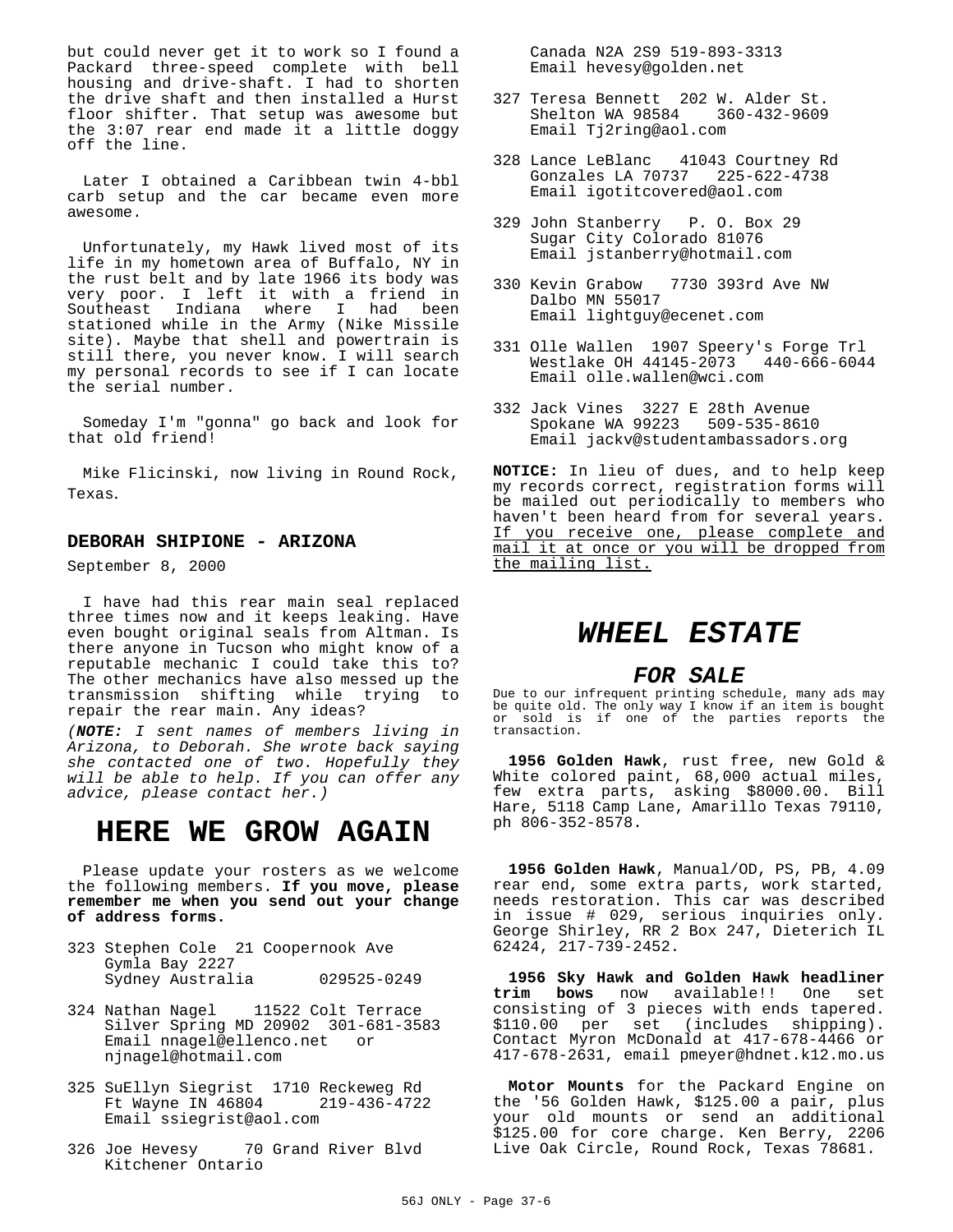**Rebuilt 56 Golden Hawk fuel pumps**, both Carter and AC Delco, \$75 exchange (I must have your old fuel pump, or a \$50 core charge). Add \$10 for shipping. Gary Capwell 1008 Alder Dr N.E., Keizer, Ore.97303, Phone (503)390-4588 Email mocha56j@aol.com (01/00).

**56J water pumps** \$65 +\$10 ship. Core deposit of \$45. Brent Hagen 6220 SE 55th Portland, OR 97206-6800 Phone (503)771-0604 or (503)335-5096 after 2 pm pacific or e-mail me: Brent.Hagen@orport.ang.af.mil (12/99).

**Transmission Puke kit-II**: Stop that fluid from belching out the dip stick tube on start up, for those who would rather have someone else make it for them. \$5 ppd. Mail check to Brent Hagen, 6220 SE 55th, Portland, OR 97206-6800

1955 Packard engine and transmission for sale. Mounted on a stand \$400. Dave Freeberg, 402-289-2716 (Nebraska).

 '55 &'56 Packard/56J high performance engine parts for sale. Collection of mostly nos Packard/Iskenderian racing/street and high performance engine parts. Prefer to sell collection as a whole. For list send S.A.S.E. to: Brent Hagen, 6220 SE 55th, Portland, OR 97206-6800.

I have the following GH parts for sale. I recently got a complete set of body moldings for the 56J. I would be willing to sell them. The set includes, wheel openings, check moldings, stainless and lower outer rocker moldings. I also have an NOS dual 4 barrel carburetor air cleaner for the Packard V-8. Dwayne Jacobson, 1817 Miller Court, Stevens Point, WI 54481. Phone 715-341-9470 and e-mail studebaker@g2a.net (02/00).

1956 J reproduction fiberglass hoods may be available if enough interest is shown. The approximate cost would be \$375 to \$400. The workmanship on the hood would be excellent. Would like to order 5 hoods to get the project off to a start. Dwayne Jacobson, 1817 Miller Court, Stevens Point, WI 54481. Phone 715-341-9470 and e-mail studebaker@g2a.net (02/00).

**One 56J hood**, a set of tail fins, and a 352 V-8 for sale. I also need a lower door outer molding and a lower interior door molding. Dwayne Jacobson, 1817 Miller Ct., Stevens Pt, WI 54481, 715-341-7671.

**www.studebakervendors.com** is the place where customers and vendors meet. Forget the phone, the mail and the SASE. All the major vendors are listed on Studebaker Vendors. Just point, click, and view. Most vendors have Email, and many have on-line shopping carts. Studebaker Vendors, your one stop shopping mall.

**Studebaker parts**, N.O.S. and excellent used parts. Phil's Studebaker, 11250 Harrison Rd., Osceola IN 46561, Ph 219-674- 0084, email Stude67@aol.com See our web page at www.studebakervendors.com/phils.htm

**HIGH PERFORMANCE Reproduction** Parts & Accessories. Lionel Stone Studebaker, 4476 Matilija Avenue, Sherman Oaks CA 91423, 818-990-8916 phone/fax. See our web page: www.studebakervendors.com/lstone.htm

**A LARGE STOCK** of Studebaker parts from 1934 - 1966, plus locating services. Hours by appointment. Call anytime, especially early evenings and weekends. 25 years Studebaker parts experience, Joliet Studebaker Service, Robert Kapteyn (Sr.), 112 Bissel Street, Joliet, IL 60432, 815-726-1531, FAX: 815-722-7262, Internet: rkapteyn@mcs.com.

**Bondo Billy's merchandise web store** has T-shirts, sweat shirts, license plates, mugs, steins, mouse pads, etc. Silkscreen or custom printed with photographs & drawings. See our web site at www.bondobilly.com/store.html

**NEW & USED** Studebaker & Packard parts. Mechanical, electrical, & trim. Large stock of Packard engine/transmission parts. Stephen Allen's Auto, 520 N. W. 55th Street, Gainesville Florida 32607, 352-472- 9369. www.studebakervendors.com/saa.htm

STAINLESS STEEL EXHAUSTS available for 1956 Golden Hawks, standard size or 2-1/4" diameter. Stainless Steel OEM style mufflers for above systems, quiet or loud tone also available. Silvertone Exhaust Systems, 118 Culloden Rd., Ingersoll Ontario Canada N5C 3R1, D. Simmons 519-485-1966, Mon. - Fri. 9 a.m. - 8 p.m. EST. See our web site at: www.studebakervendors.com/silverto.htm

UPHOLSTERY, HEADLINERS, TRUNK MATS for 1956 Golden Hawks. Do this part of your restoration right, too. Rene & Bonita Harger, Phantom Auto Works, 311 E. Anderson Ave., Knoxville TN 37917, 865-525-6025. www.studebakervendors.com/phantom.htm

**THE PACKARD PAPERS**, for the Packard enthusiast, printed on antique letterpress, Packard Ivory paper with black printing. The Packard Papers, 288 Whitmore St., #211, Oakland CA 94611, 510-655-7398.

#### **WANTED**

Wanted Front fenders for '56 Hawk Please contact Walter Kunz at 277 Main St. #8 East Aurora, N.Y. 14052 (716) 655-9517 E-Mail wgkunz@aol.com

Wanted, Power Window Switch and bezel (double switch) for 1956 Golden Hawk. Billie Andres 616-679-5894 (work) 616-679-4577 (home) (3/00).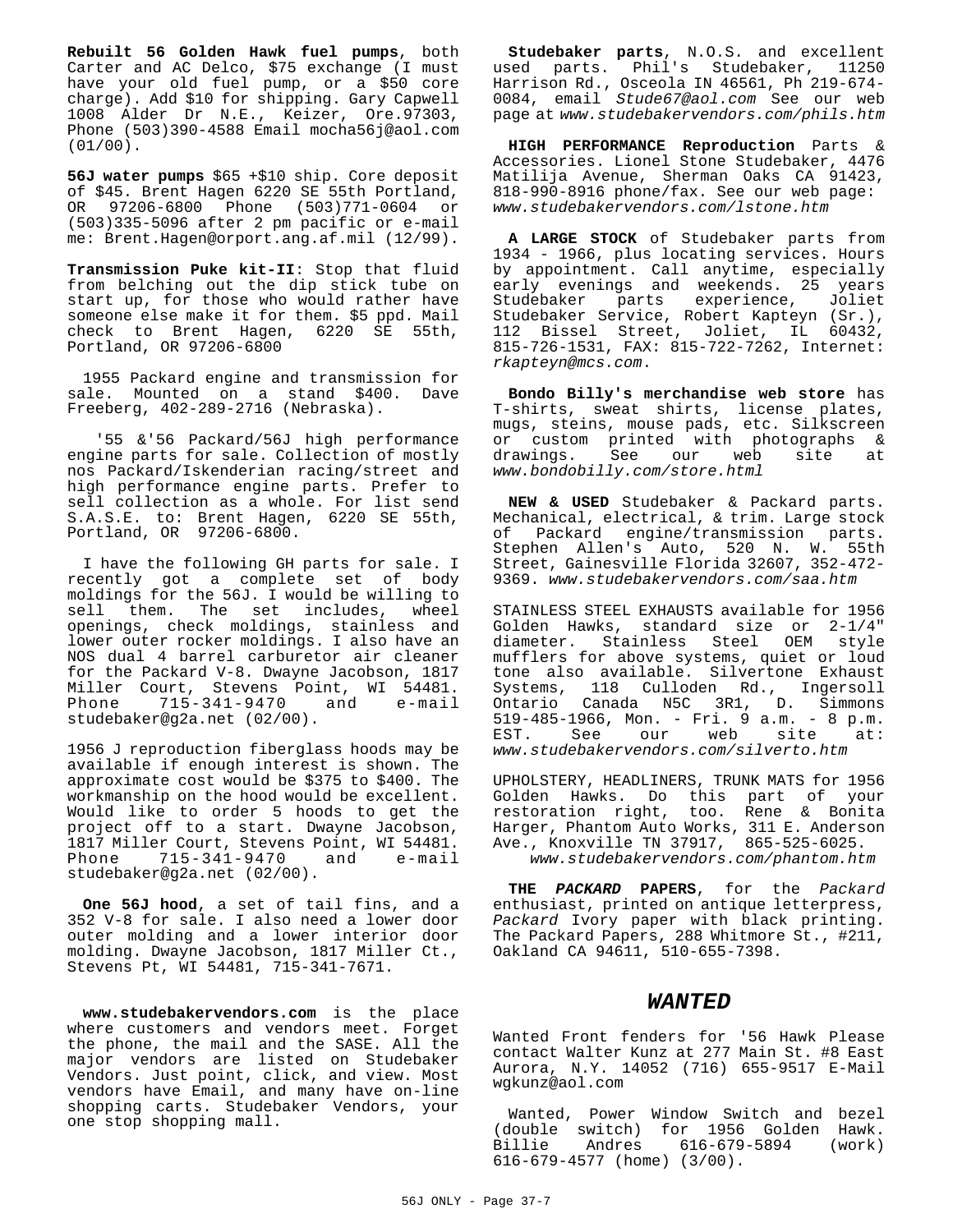Wanted, right front fender extension. Tom Borders, PO Box 830, Pineville WV 24874- 0830 (03/00).

Wanted: All Chrome trim and aluminum lower door/fender moldings, dual 4 barrel carb intake. Randy Nesselrodt, Tel. 1-800-289-2445 (12/99).

Wanted: I'm in search of a 2-4 barrel intake manifold for my golden hawk. Doug Crall, 16612 Jamestown Forest Dr., Florissant, MO 63034, (314) 355-9951, email ccrall@aol.com

Oil pan for 56J Ultramatic transmission. Bob Modell, 932 Oliver Ave, San Diego, CA 92109, modell@san.rr.com, 858-279-2729.

1 complete air filter, fan shroud, steering wheel, 4 hub caps for 1956 GH. Yvon Beaudry, 931 Principale, St-Paul D'Abbotsford, Quebec J0E 1A0, Tel 450-379-5707 from 7a.m. to 7p.m. You can call collect.

Lower aluminum trim moldings above the rocker panels for driver side rear quarter and passenger side front fender. Stanley C. Krohn, 206-938-8204 (home), or send FAX to me at 206-938-2326.

# **56J CLUB ITEMS**

**ALL PROCEEDS HELP MAINTAIN THE CLUB**

#### **MANUALS**

**1956 STUDEBAKER GOLDEN HAWK PARTS CATALOG (includes Update #1).** Taken from the 1953-58 Body Parts and the 1955-58 Chassis Parts Catalogs, Catalog contains only 1956 Golden Hawk parts and



illustrations. 320 pages of specifications, illustrations, parts lists, alphabetic index, numeric index, plus separate lists for service bulletins, utility items, and accessory codes. Hardbound catalog is 3 hole punched and comes in a loose leaf folder with a color cover insert. Softbound catalog has a plastic spiral binding. Indicate Hardbound or Softbound \$25.00.

**56GH PARTS CATALOG UPDATE #1** (included in above) \$1.00.

మి 1956 **STUDEBAKER** <u>ioj</u> 曛 **GOLDEN HAWI**  $\left(\frac{2\pi}{36\pi}\right)$  AUTHENTICIT  $GU\!I\!D E$ 

**1956 STUDEBAKER GOLDEN HAWK AUTHENTICITY GUIDE.** Most of the peculiarities are documented in this guide with 30 photos and all decals shown. The guide is divided into sections covering the engine, exterior, interior, trunk, paint and accessories. \$15.00

**PRODUCTION ORDER COPY COPY OF THE ORIGINAL PRODUCTION ORDER** for you car. Printed directly from the microfilm, so the only mistakes are the ones made by Studebaker. Just send the serial number. \$12.00

**STEERING WHEEL COVER**

Black on white background. Slides over the top of the 17" steering wheel, washable. \$15.00.



#### **DECAL-APPLIQUE/TAGS/PATCH**

**AIR CLEANER/OIL BATH**, yellow/black \$ 4.00. **GENERATOR FIELD TERMINAL TAG**, red \$ 1.50. **TACHOMETER SENDING UNIT TAG**, red \$ 3.00.

**PATCH** 4-1/2" x 2-1/2" Can be sewn or glued to a cap or shirt. Red on white background. \$3.50



## **CLUB ROSTERS** (send SASE)

Prices include postage (SASE appreciated on small item orders).

**Make checks payable to Frank Ambrogio.**